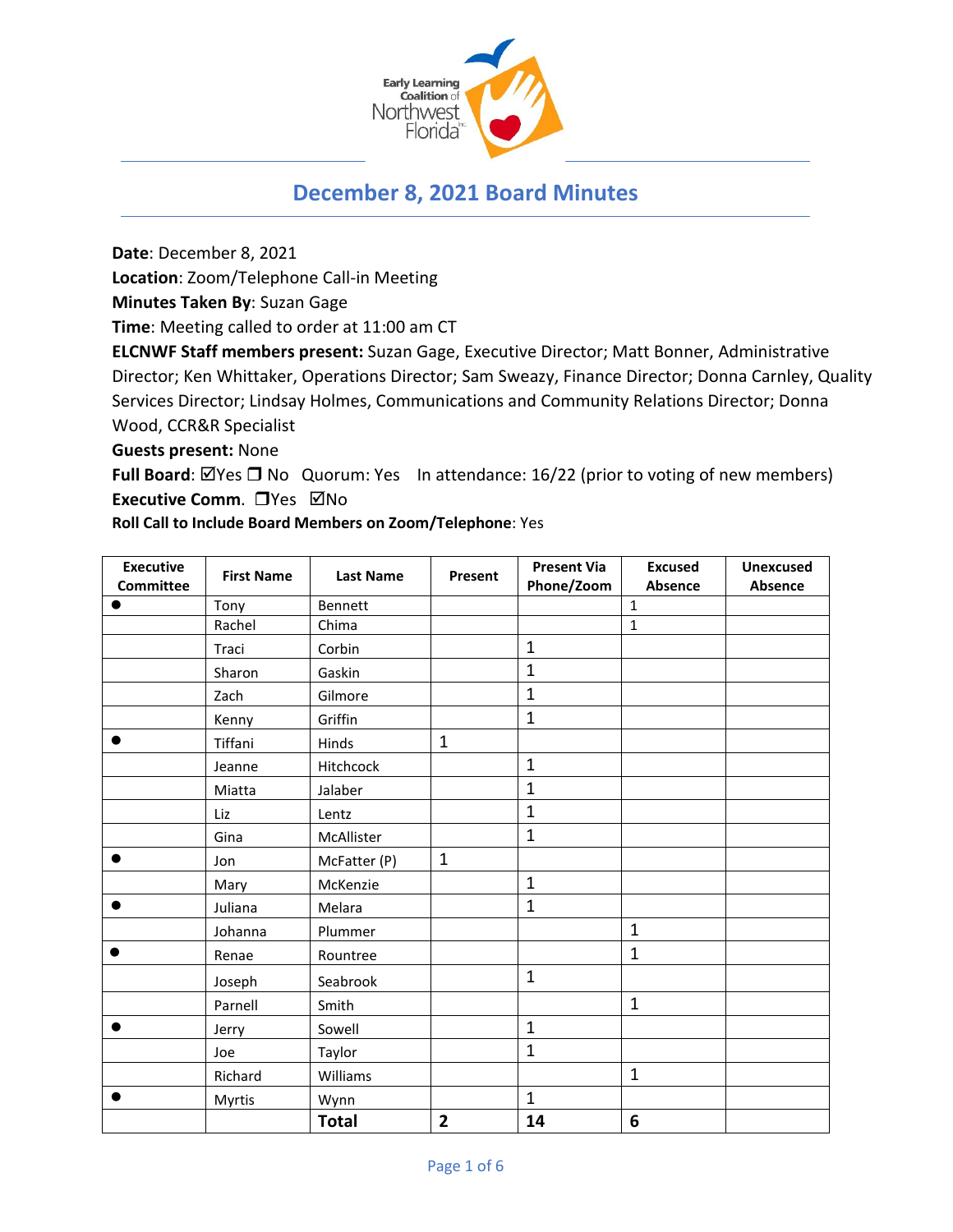#### Utilization Report for Direct Services

We reimburse contracted providers in each of the seven counties served. The information below shows the payment to School Readiness and VPK providers for direct services (slots) and compares the previous month.

| <b>School Readiness and CARES</b>                               |                             |                             |  |  |  |  |  |
|-----------------------------------------------------------------|-----------------------------|-----------------------------|--|--|--|--|--|
|                                                                 | September 2021              | October 2021                |  |  |  |  |  |
| <b>School Readiness</b>                                         | SR Slot Dollars \$1,155,198 | SR Slot Dollars \$1,091,794 |  |  |  |  |  |
| Payments to Child Care Providers for Direct<br>Services (Slots) | Children Paid - 2,416       | Children Paid - 2,309       |  |  |  |  |  |
| <b>VOLUNTARY PREKINDERGARTEN</b>                                |                             |                             |  |  |  |  |  |
| VPK Program                                                     | September 2021              | October 2021                |  |  |  |  |  |
| Payments to Child Care for VPK services                         | VPK Payments \$588,067      | VPK Payments \$566,024      |  |  |  |  |  |
|                                                                 | Children Paid -2,340        | Children Paid- 2,364        |  |  |  |  |  |

- 1. CALL TO ORDER AND INTRODUCTION OF MEMBERS, GUESTS, AND STAFF
- 2. APPROVAL OF MEETING AGENDA Jon McFatter

*VOTE NEEDED: To approve the meeting agenda with the addition of item 4.1.1-Coalition Workforce Initiatives for Early Educators.*

Motion: To approve the meeting agenda with the addition of item 4.1.1-Coalition Workforce Initiatives for Early Educators. Motion By: Jerry Sowell Motion Seconded By: Sharon Gaskin Member/s Recusing from Vote: No The motion carried.

- 3. ADOPTION OF CONSENT AGENDA ITEMS Jon McFatter
	- 3.1. Minutes: Board Meeting October 13, 2021 *(See minutes)*
	- 3.2. Credit Card Transaction Report: September 2021 and October 2021 *(See credit card statements)*
	- 3.3. Revenue and Expenditures through 10.31.2021 *(See R&E through 10.31.2021) VOTE NEEDED: To approve the consent agenda as presented.*

Motion: To approve the consent agenda as presented. Motion By: Joe Taylor Motion Seconded By: Jerry Sowell Member/s Recusing from Vote: No The motion carried.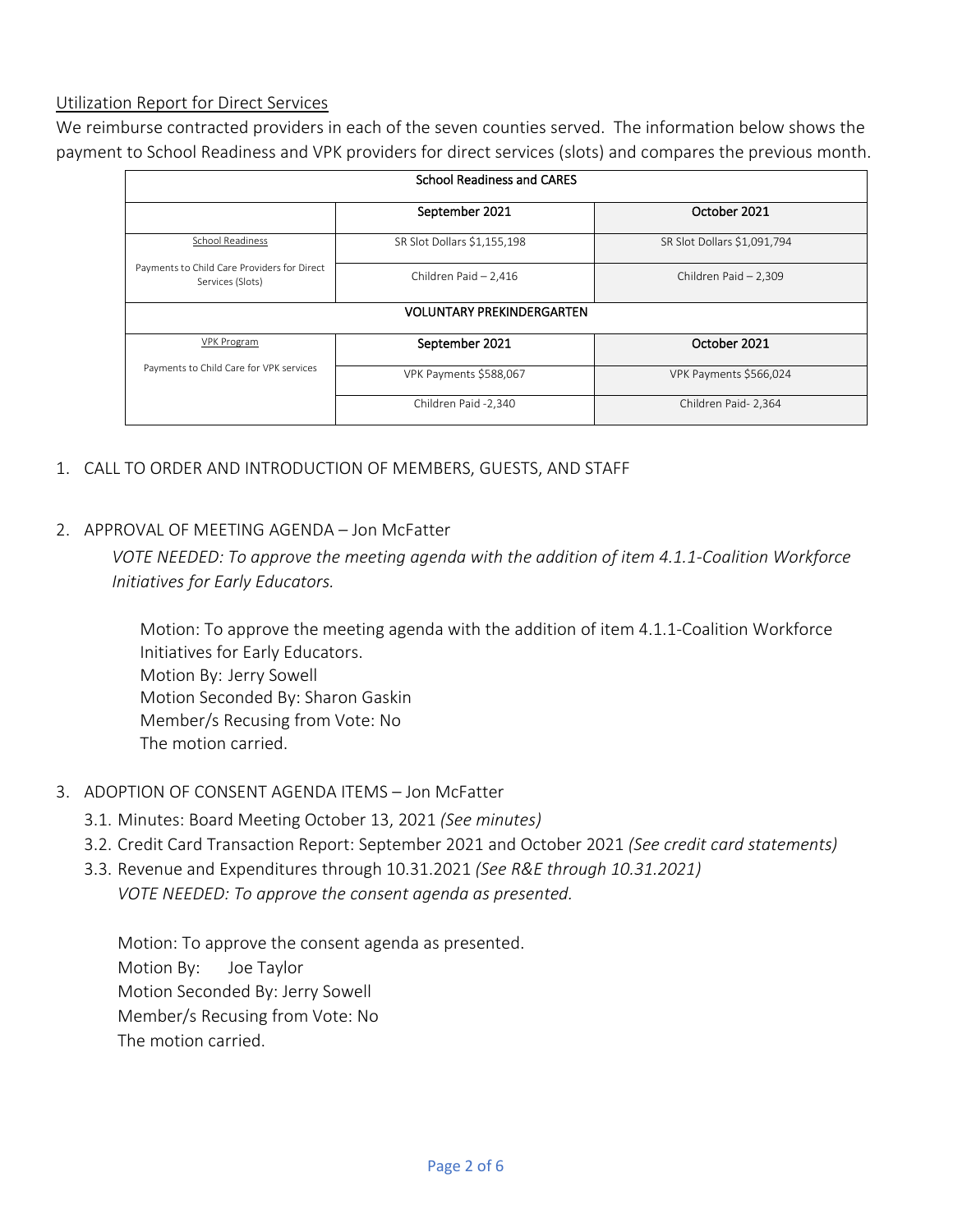- 4. COMMITTEE/FULL BOARD REPORTS Jon McFatter
	- 4.1. Executive Committee- Jon McFatter

Instead of an Executive Committee meeting, all items brought to the committee are presented to the entire board for information and/or vote, as needed.

#### 4.1.1. *Ad Hoc Committee for PEO Services RFP.*

*The coalition will release an RFP for Professional Employer Services and will need to form an ad hoc committee to score the submissions. Please let Suzan know if you would be willing to serve on the committee.* 

#### *NO VOTE NEEDED: Information only*

4.2. Finance Committee- Jerry Sowell

Instead of a Finance Committee meeting, all items that would be brought to the committee are presented to the entire board for information and/or vote, as needed.

4.2.1. RFP for Mental Health Supplies

Staff reviewed and scored proposals submitted by vendors for mental health supports. The scores for the vendors are on the Mental Health Supports Scoring Results. Staff recommends awarding contracts to the top four scoring vendors. *(See ELCNWF RFP 2021-03 Mental Health Supports Scoring Results)*

*VOTE NEEDED: To award contracts to the top four scoring vendors for Mental Health Supports.*

Motion: To award contracts to the top four scoring vendors for Mental Health Supports- Devereaux Foundation and Lakeshore (tied), Destination Knowledge, and Kaplan.

Motion By: Jerry Sowell

Motion Seconded By: Jeanne Hitchcock

Member/s Recusing from Vote: No

The motion carried.

4.2.2. RFP for Early Childhood Books

Staff reviewed and scored proposals submitted by vendors for Early Childhood Books. The scores for the vendors are on the Early Childhood Books Scoring Results. Staff recommends awarding contracts to the top four scoring vendors. (*See ELCNWF RFP 2021-04 Early Childhood Books Scoring Results)*

*VOTE NEEDED: To award contracts to the top four scoring vendors for Early Childhood Books.*

Motion: To award contracts to the top four scoring vendors for Early Childhood Books- Scholastic, First Book, Kaplan, and Child's Play.

Motion By: Sharon Gaskin

Motion Seconded By: Jerry Sowell

Member/s Recusing from Vote: No

The motion carried.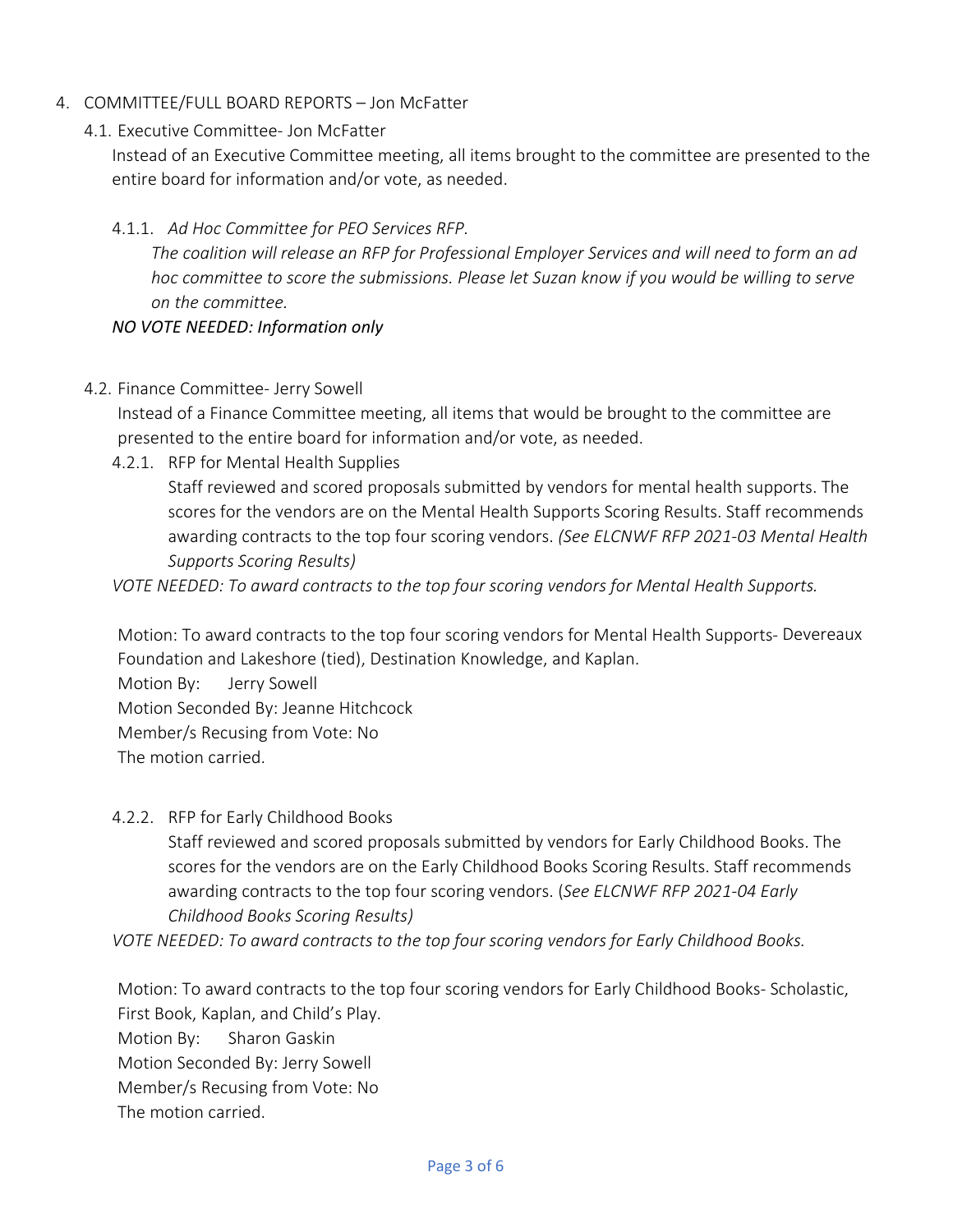4.2.3. Fiscal Monitoring with Thomas Howell Ferguson The Coalition completed the annual fiscal monitoring with Thomas Howell Ferguson. There were no findings from the monitoring. *(see THF Exit Interview)*

# *NO VOTE NEEDED: Information only*

- 4.2.4. Expenditure Validation Monitoring The Coalition completed a semi-annual expenditure validation review with DEL. There were no findings from the review. *(see Expenditure Validation Review) NO VOTE NEEDED: Information only*
- 4.3. Policy and Personnel Committee-

In place of a Policy and Personnel Committee meeting, all items that would be brought to the committee are presented to the entire board for information and/or vote, as needed. *No New Business*

### 4.4. Education and Program-

In place of an Education and Program Committee meeting, all items that would be brought to the committee are presented to the entire board for information and/or vote, as needed.

### 4.4.1. *Coalition Workforce Initiatives for Early Educators*

*As part of the CRRSA ACT, DEL has funding available that is to be used to recruit new providers and teachers, upskill current early childhood teachers and staff and retain currently employed early childhood teachers and staff. The Coalition's project grant is* \$*537,222. The team is working with DEL for project approval. The grant will focus on:* 

- *Outreach and Awareness for the need for early education professionals*
- *Recruitment, training, and* stipends to *new early education professionals*
- *Grants for increasing current capacity- focusing on infant and toddler and limited access areas*
- *Grants for new providers*
- *Retention and longevity stipends for early education professionals*
- *Supports and stipends for upskilling the current early education workforce*

# *NO VOTE NEEDED: Information only*

### EXECUTIVE DIRECTOR'S REPORT

- 5.1. Organization Update
	- 5.1.1. Old Office Location 703 W. 15<sup>th</sup> Street, Panama City, FL, vacated and keys returned.
	- 5.1.2. United Way Workplace Campaign completed- raised \$7,845!!!
	- 5.1.3. Request For Extension for DRG- In September, the coalition requested DEL to ask the Office of Child Care (OCC) to extend the Disaster Recovery Grant (Operation Kaleidoscope)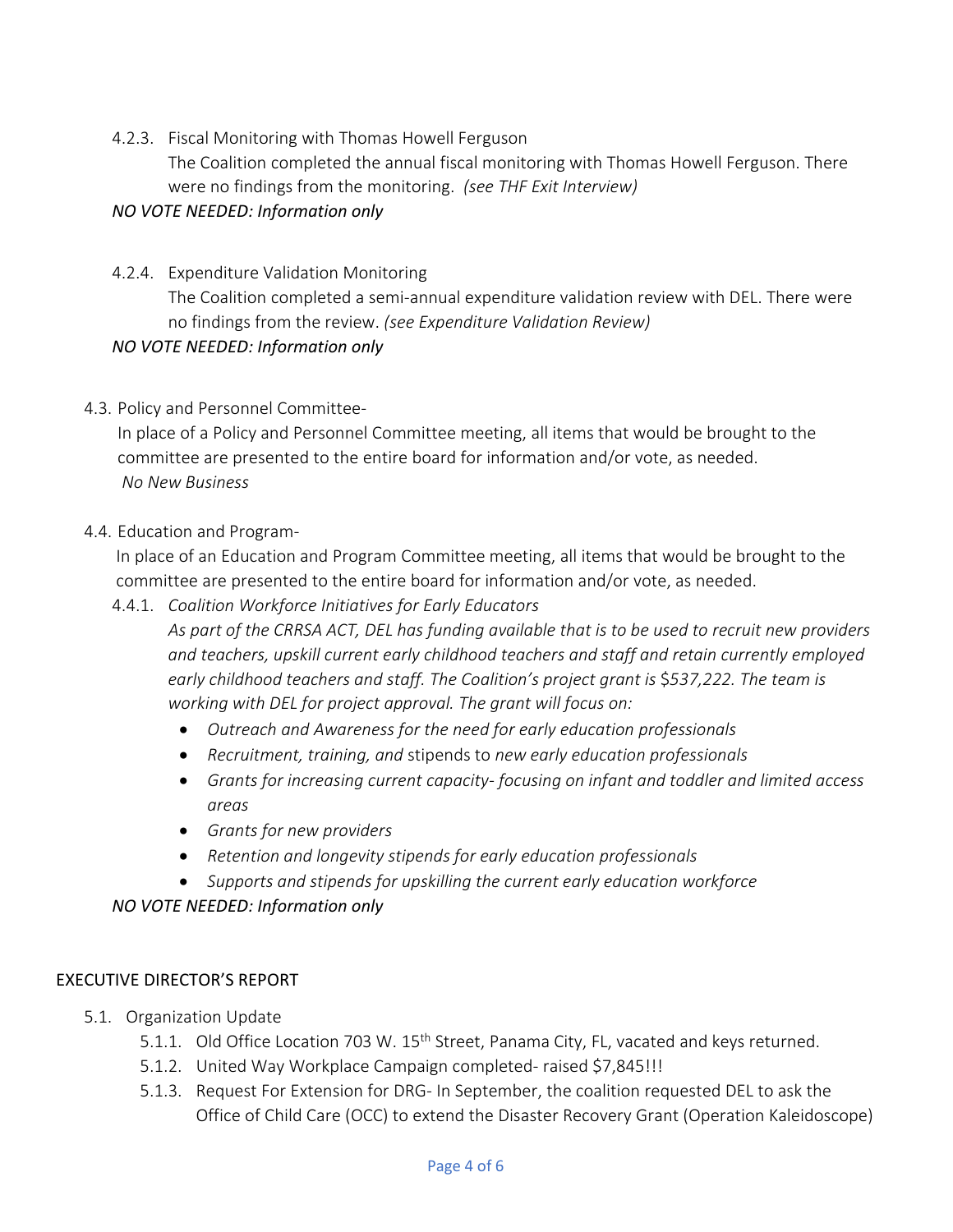for two years. DEL submitted the request on November 23, 2021. We are waiting for a decision from the OCC.

5.1.4. CARES Phase 6 Funding- The coalition released Phase 6 CARES funding to contracted and non-contracted providers. These funds can be used for staff retention and operational costs.

| <b>Provider Type</b> | <b>Number of Providers</b> | <b>Amount Paid November 2021</b> |
|----------------------|----------------------------|----------------------------------|
| Private Contracted   | 78                         | \$2,375,786.00                   |
| Schools Contracted   | 26                         | 377,936.00                       |
| Non Contracted       | 30                         | 526,002.00                       |
| Total                | 134                        | \$3,279,724.00                   |
|                      |                            |                                  |

- 5.1.5. As required, form 8b's were filed for Mary McKenzie from the October board meeting vote for a related party contract.
- 5.2. Quality Services October and November 2021- (*See Quality Services, Service Numbers October-November 2021)*
- 5.3. Media Coverage/Activity/Events October and November 2021 *(See Media Coverage* October 2021 and November 2021*)*
- 5.4. School Readiness and VPK Enrollment Numbers and SR Waitlist through November 2021 *(See School Readiness and VPK Service Numbers and SR Waitlist through November 30, 2021)*
- 5.5. Help Me Grow Service Numbers *(See Monthly HMG Data Snapshot October 2021)*
- 5.6. Child Care Resource and Referral Numbers *(See CCRR October and November 2021)*
- 5.7. Coalition Fraud Updates All open fraud cases are resolved. No follow-up actions are necessary.
- 5.8. Internal Monitoring
	- The Coalition completed internal monitoring in the following areas:
		- 5.8.1. Educational Service Delivery
		- 5.8.2. SR/VPK Child Eligibility
		- 5.8.3. SR/VPK Provider Eligibility
		- 5.8.4. CCRR and Family Engagement

Monitoring results are attached. *(See Internal Monitoring Report)*

5.9. Review of new ELCNWF website (demo)